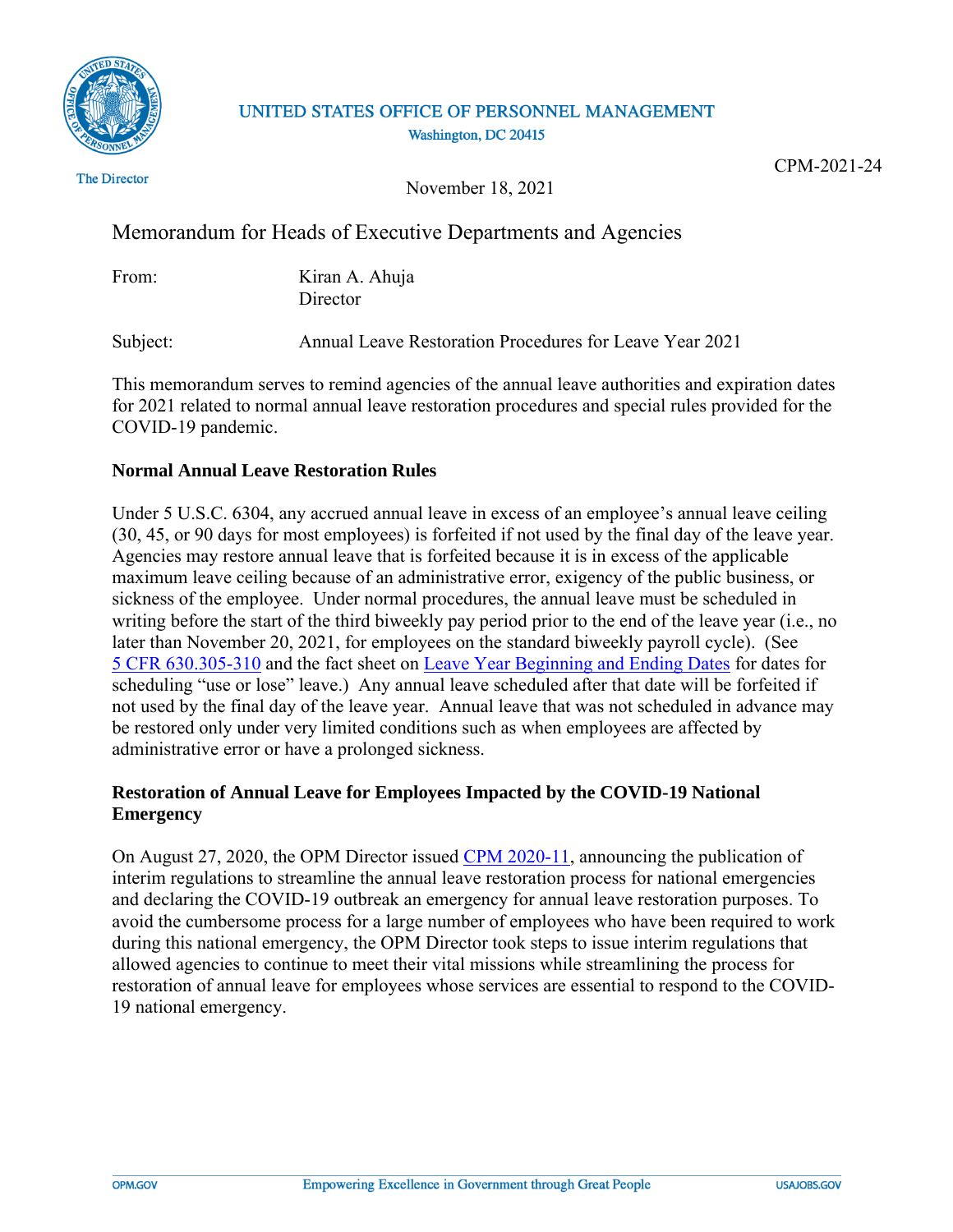#### **OPM Director Authorization**

I am notifying agencies that I am reaffirming the OPM Director determination under 5 CFR 630.310 that the COVID national emergency is a qualifying exigency of the public business for the purpose of restoring forfeited annual leave. Agencies may utilize the streamlined authority outlined in the interim regulation to restore annual leave to employees whose work the agency determines to be essential for the response to the COVID-19 national emergency. Agencies continue to be authorized to determine that employees who would forfeit annual leave in excess of their maximum allowable carryover rate due to their services being considered essential for the response to the COVID-19 national emergency are deemed to have scheduled the annual leave in advance, and such leave is subject to restoration.

### **Actions Required by Agencies to Use the COVID-19 National Emergency Authority**

Agencies must follow their internal policy and procedures to administer and implement this authority, as required by 5 CFR 630.310. As a reminder, agency heads or designees are required to perform the following actions:

- Determine the specific employees or groups of employees whose services are essential in response to the national emergency and who are qualified for coverage under the regulations;
- Inform designated employees in writing of such a determination;
- Continually monitor the agency's response to the national emergency and determine whether the services of the designated employees to respond to the national emergency are still required, preventing the employees from scheduling and using their annual leave; and
- Fix a termination date of the exigency of the public business for each employee or group of employees in accordance with the regulatory criteria, and inform both the affected employees and the agency payroll provider in writing of the termination date.

#### **When to Terminate COVID-19 National Emergency Authority**

The regulations at 5 CFR 630.310(f) require the agency head or designee to continually monitor the agency's response to a national emergency deemed by OPM to be an exigency of the public business and fix a termination date of the exigency of the public business for each employee whom the agency covered under this authority. Assuming the exigency has not been terminated by action of the President or the OPM Director, the exigency must be terminated for each covered employee on the date one of the following events occurs, whichever is earliest—

- when the agency head (or designee) determines that the services of a covered employee is no longer essential to the response to the national emergency **or** that the employee is able to follow the normal leave scheduling procedures;
- on the day that is 12 months after the national emergency has been declared (however, the agency head (or designee), may extend this deadline annually by an additional 12 months, but an agency cannot grant more than two 12-month extensions); or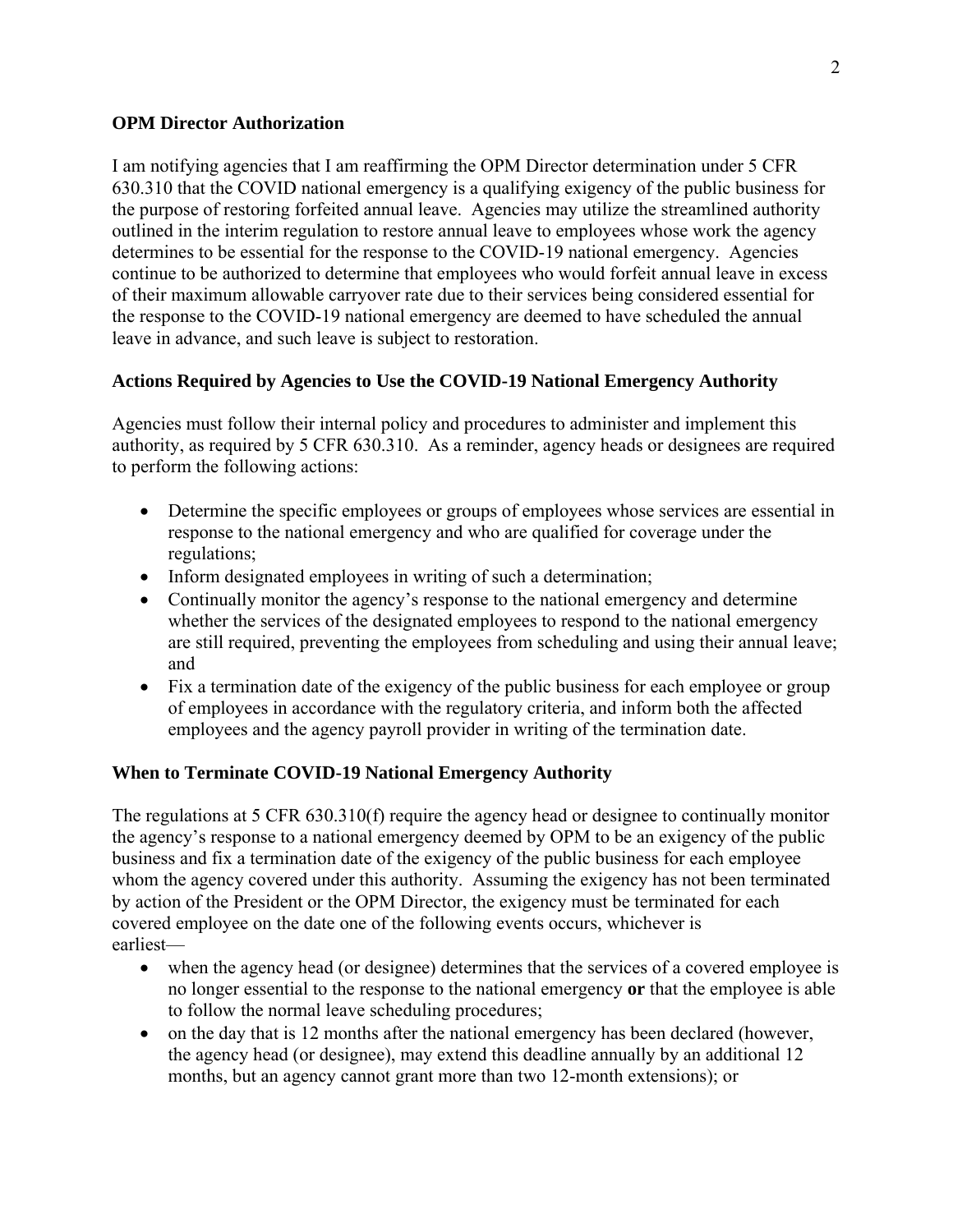• when an employee whose services were determined to be essential during the national emergency moves to a position not involving services determined by the agency to be essential to the response to the national emergency.

## **Time Limit for Use of Restored Annual Leave**

Once the agency head (or designee) determines that the services of a covered employee is no longer essential to the response to the national emergency **or** that the employee is able to follow the normal leave scheduling procedures, the employee will have the following time periods to use the restored annual leave.

- Full-time employees must schedule and use restored annual leave of 416 hours or less by the end of the leave year in progress 2 years after the date fixed by the agency head (or designee) as the termination date of the exigency of the public business. This period is extended by 1 leave year for each additional 208 hours of excess annual leave or any portion thereof.
- Part-time employees must schedule and use restored annual leave in an amount equal to or less than 20 percent of the number of hours in the employee's scheduled annual tour of duty by the end of the leave year in progress 2 years after the date fixed by the agency head (or designee) as the termination date of the exigency of the public business. This period is extended by 1 leave year for each additional number of hours of excess annual leave, or any portion thereof, equal to 10 percent of the number of hours in the employee's scheduled annual tour of duty.
- The regulations contain special conversion rules for employees on an uncommon tour of duty.

#### **Section 1111 of Public Law 116-283 (Higher Annual Leave Carryover Limit)**

On January 5, 2021, the OPM Director issued [CPM 2021-05,](https://www.chcoc.gov/content/higher-annual-leave-carryover-limit-under-section-1111-national-defense-authorization-act) "Higher Annual Leave Carryover Limit under Section 1111 of the National Defense Authorization Act for Fiscal Year 2021" to establish a higher annual leave carryover limit to be applied at the beginning of the 2021 leave year.

The higher annual leave carryover limit established under section 1111 applied to an employee if the employee would otherwise have had annual leave forfeited and not restored under the annual leave carryover limit provisions that normally apply to the employee (5 U.S.C. 6304(a) and (b)).

- Employees subject to the 240-hour annual leave limit were provided a 300-hour annual leave limit at the beginning of the 2021 leave year, and
- Employees subject to the 360-hour annual leave limit were provided a 450-hour annual leave limit at the beginning of the 2021 leave year.

As a reminder, section 1111 excess annual leave **must be used** by the employee-recipient by taking the leave during leave year 2021. **This means it must be taken no later than January 1, 2022, or it will be forfeited at the beginning of leave year 2022** (January 2, 2022, for employees on the standard biweekly payroll cycle). (We note that OPM guidance attached to